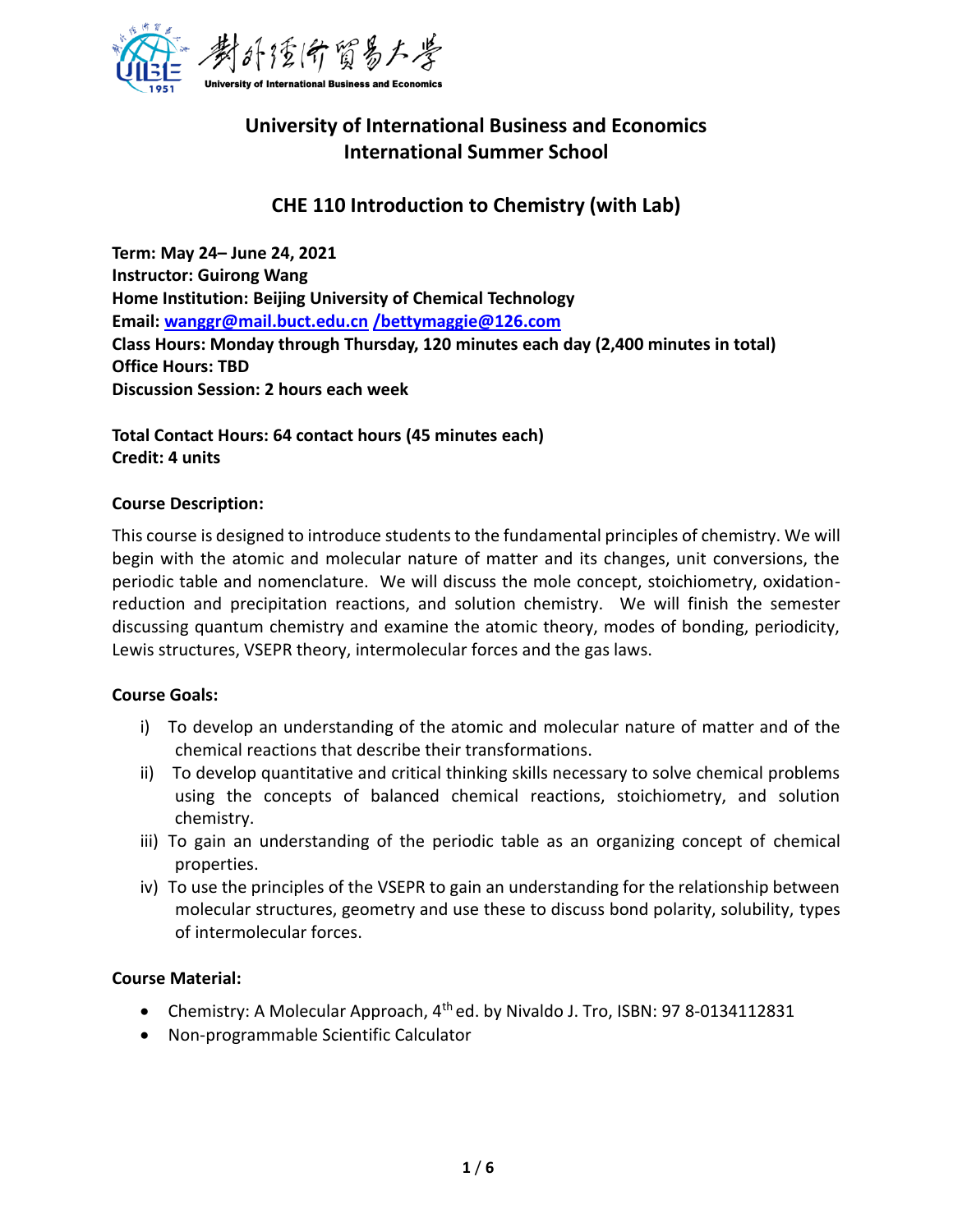

#### **Homework Assignments:**

**Mandatory graded** Assignments will be assigned associated with your textbook at. These assignments will help you to assess your understanding of the material and identify areas of difficulty and allow you to work at your own pace to achieve mastery the material.

Either assignment or quiz, have specified due dates and will be graded. It is your responsibility to complete the assignments by the set deadlines. Assignments count for 20% of each student's final numerical grade.

# **Laboratory:**

Laboratory is an integral part of the course. For more information on the Laboratory, please visit the lab syllabus.

# **Academic Honesty:**

The relationship between students and faculty is based upon trust and the continued maintenance of this trust is necessary for education to be successful. Students need to trust faculty to make appropriate judgments about the content and structure of the course. Faculty members need to trust that the work turned in by students represents their own effort. Violation of this trust undermines the educational process. As a result, there is no tolerance for breach of academic integrity such as cheating, plagiarizing, or inappropriate sharing of laboratories or quizzes.

#### **Anyone caught cheating or plagiarizing will receive an F in the course.**

Cheating can include sharing answers, as well as stealing answers. Plagiarism means copying words from someone's work, even if you "change the sentence a bit." If you share your laboratory report you are as guilty as the person copying it. If you do use material from an appropriate source, make sure you reference it properly in your reports. If you have any questions about the proper way to reference sources, please ask.

#### **Grade Calculations:**

Regular class attendance and completion of chapter readings are necessary to succeed in this course. Your final course grade will be calculated as follows:

| Discussion Attendance and Participation | 10%             |
|-----------------------------------------|-----------------|
| Assignments                             | 20%             |
| Quizzes (4)                             | 20%             |
| <b>Cumulative Final Exam</b>            | 30 <sup>%</sup> |
| Laboratory                              | 20%             |

#### **Grading Scale:**

Assignments and examinations will be graded according to the following grade scale: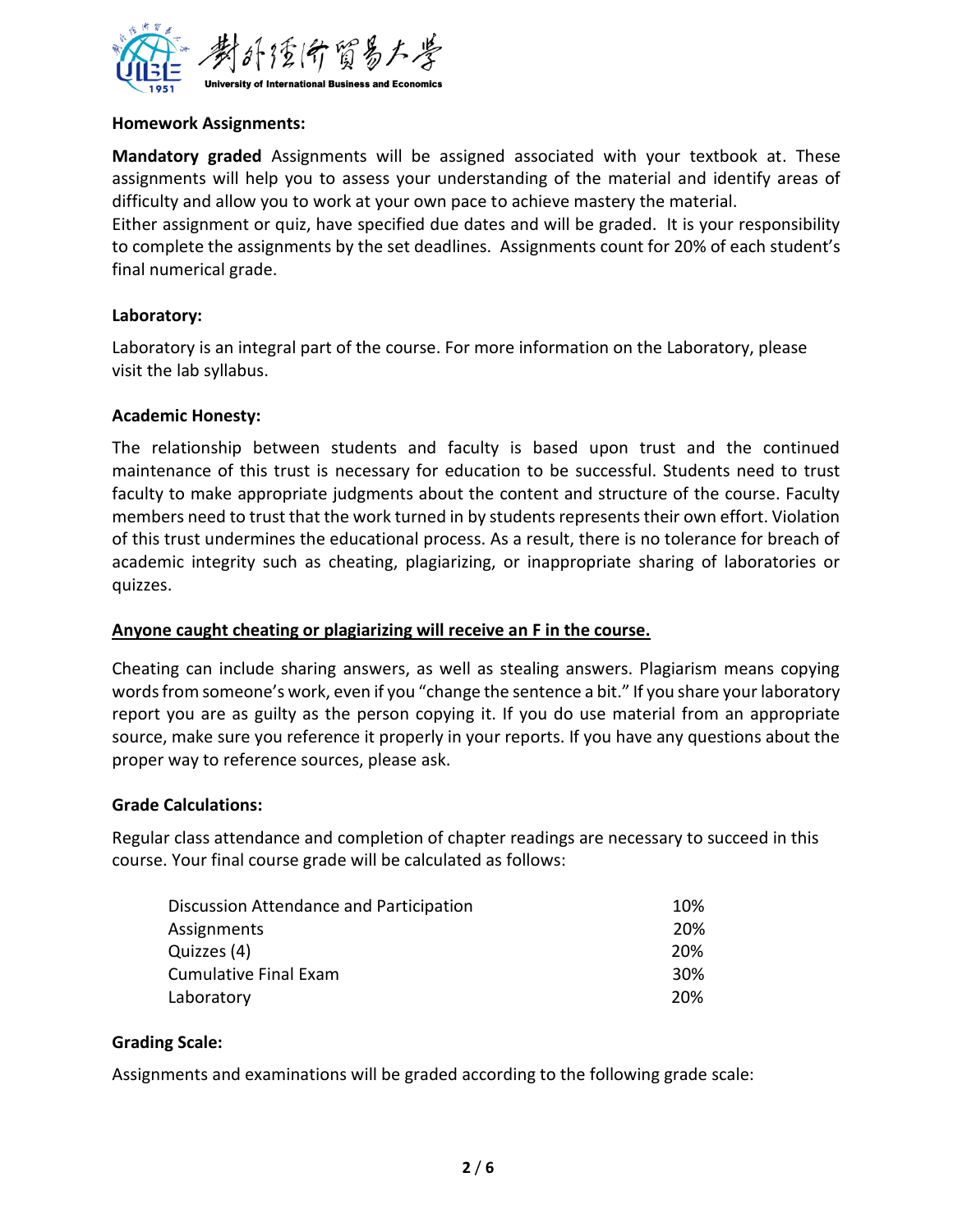

|    | 90-100    | 72-74    |
|----|-----------|----------|
| А- | 85-89     | 68-71    |
| B+ | 82-84     | 64-67    |
| B  | 78-81     | 60-63    |
| в- | $75 - 77$ | below 60 |

# **Tentative Schedule**:

| Week 1       | <b>Topics</b>                                                 | <b>Textbook</b><br>readings |
|--------------|---------------------------------------------------------------|-----------------------------|
| Mon          | <b>Overview</b>                                               | $1 - 5$                     |
|              | <b>Scientific Method</b>                                      |                             |
|              | <b>Classification of Matter</b><br>$\bullet$                  |                             |
| Tue          | <b>Overview</b>                                               | $9 - 13$                    |
|              | Physical and Chemical Changes and Properties<br>$\bullet$     |                             |
|              | <b>Units of Measurements</b><br>$\bullet$                     |                             |
| Wed          | <b>Atoms and Elements</b>                                     | 53-55                       |
|              | Basic Principles of Atomic Theory and Structure.<br>$\bullet$ |                             |
|              | <b>Subatomic Particles</b><br>$\bullet$                       |                             |
| <b>Thurs</b> | <b>Atoms and Elements</b>                                     | 65-69                       |
|              | <b>Atomic Mass</b><br>$\bullet$                               |                             |
|              | The Mole Concept<br>$\bullet$                                 |                             |
| Week 2       |                                                               |                             |
| Mon          | <b>Molecules, Compounds, and Chemical Equations</b>           | 87-90                       |
|              | <b>Chemical Bonds</b><br>$\bullet$                            |                             |
|              | Ionic Compounds<br>$\bullet$                                  |                             |
| Tue          | <b>Molecules, Compounds, and Chemical Equations</b>           | 101-107                     |
|              | Molecular Compounds - Nomenclature<br>$\bullet$               |                             |
|              | Formula Mass, Mole Concept of Compounds<br>$\bullet$          |                             |
| Wed          | <b>Molecules, Compounds, and Chemical Equations</b>           | 107-119                     |
|              | <b>Writing and Balancing Equations</b>                        |                             |
| <b>Thurs</b> | <b>Molecules, Compounds, and Chemical Equations</b>           | 141                         |
|              | Mole Concept and stoichiometry calculations                   |                             |
| Week 3       |                                                               |                             |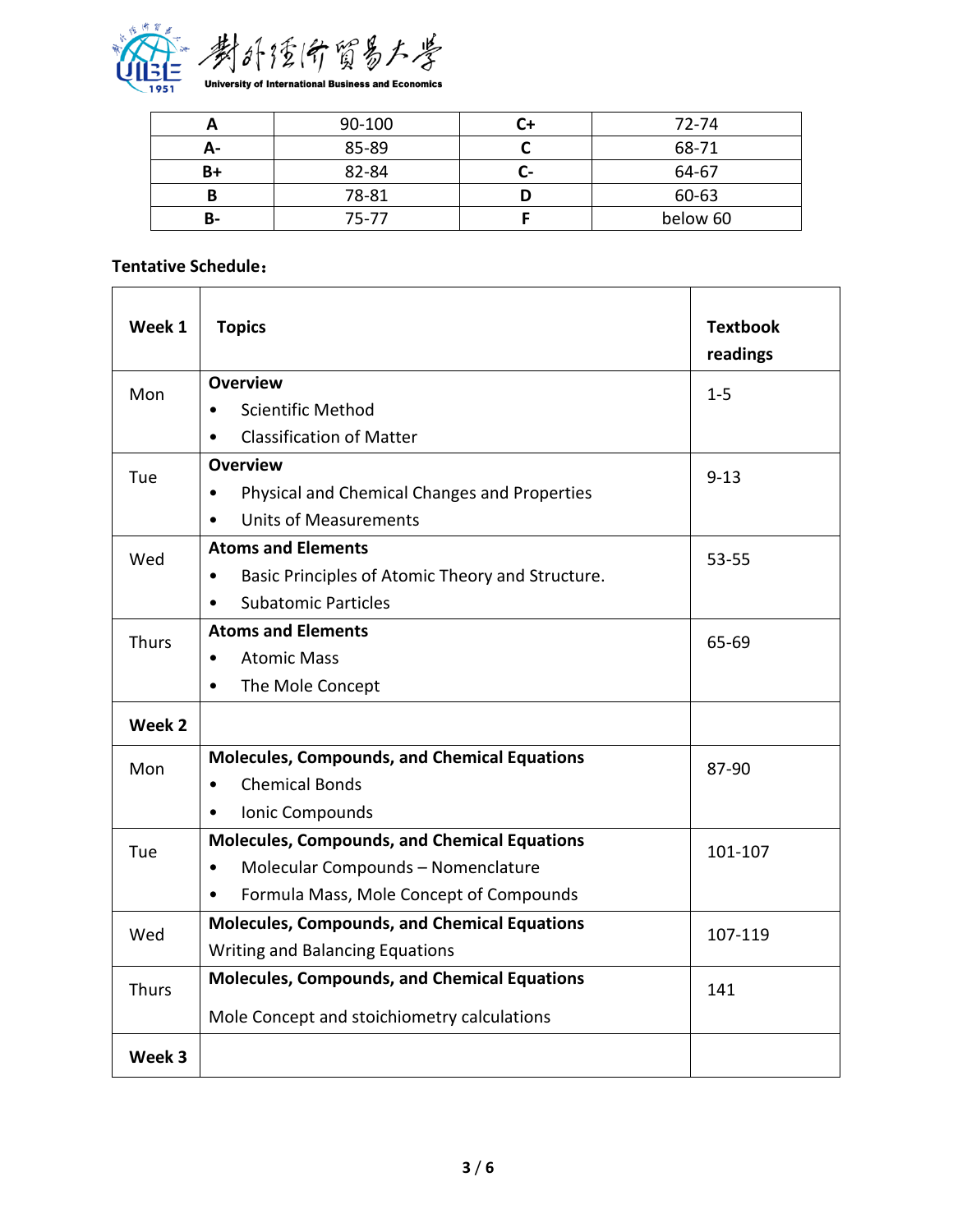

| Mon          | <b>Chemical Quantities and Aqueous Reactions</b>                 |         |
|--------------|------------------------------------------------------------------|---------|
|              | <b>Properties of Solutions</b>                                   |         |
| Tue          | <b>Chemical Quantities and Aqueous Reactions</b>                 | 158-162 |
|              | Solubility of Ionic Compounds and Precipitation Reactions        |         |
| Wed          | <b>Chemical Quantities and Aqueous Reactions</b>                 | 167-175 |
|              | <b>Acid-Base and Gas-Evolution Reactions</b><br>$\bullet$        |         |
|              | <b>Oxidation-Reduction Reactions</b><br>$\bullet$                |         |
|              | <b>Combustion Reactions</b><br>$\bullet$                         |         |
| <b>Thurs</b> | Gases                                                            | 208-224 |
|              | <b>Ideal Gas Law</b><br>$\bullet$                                |         |
|              | Kinetic Molecular Theory<br>$\bullet$                            |         |
| Week 4       |                                                                  |         |
| Mon          | <b>Quantum Theory</b>                                            | 297-308 |
| Tue          | <b>Periodic Properties of the Elements</b>                       | 339-347 |
|              | Electron Configuration - Pauli Exclusion Principle, Aufbau       |         |
|              | Principle, Hund's Rule                                           |         |
| Wed          | <b>Periodic Properties of the Elements</b>                       | 352-356 |
|              | Periodic Trends - Size of Atoms, Ionic Radii, Ionization Energy, |         |
|              | <b>Electron Affinity</b>                                         |         |
| <b>Thurs</b> | <b>Chemical Bonding I</b>                                        | 384-394 |
|              | Ionic, Covalent and Metallic Bonds                               |         |
| Week 5       |                                                                  |         |
| Mon          | <b>Chemical Bonding I</b>                                        | 396-399 |
|              | <b>Electronegativity and Bond Polarity</b>                       |         |
| Tue          | <b>Chemical Bonding II</b>                                       | 428-437 |
|              | VSEPR Theory - Molecular Geometry<br>٠                           |         |
|              | Valence Bond Theory - Hybridization<br>٠                         |         |
| Wed          | <b>Intermolecular Forces</b>                                     | 486-489 |
|              | Dispersion, Dipole-Dipole, Ion-Dipole Forces, and<br>٠           |         |
|              | Hydrogen Bonding                                                 |         |
|              | <b>States of Matter and Physical Properties</b><br>٠             |         |
| <b>Thurs</b> | <b>FINAL EXAM</b>                                                |         |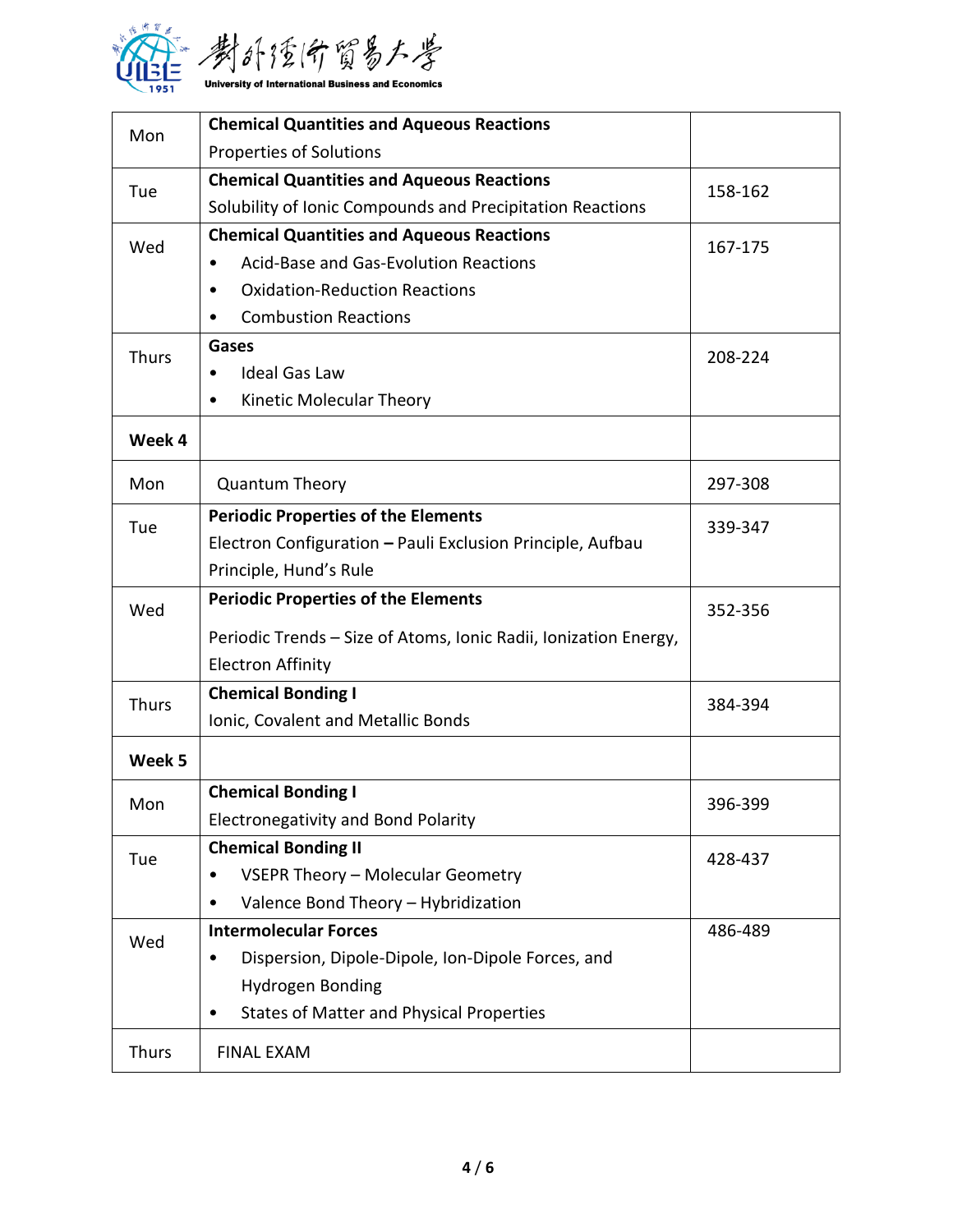

**Online Possibility:**

# **Due to the on-going pandemic, there is a possibility that in-person courses are changed to online ones. UIBE ISS will notify the students once the decision has been made.**

If the in-person courses are to be changed to online courses, we will make a few adjustments:

- 1. **Lecture:** Each lecture will be uploaded on UIBE's online learning platform on a daily basis. Students are required to watch them according to the course schedule.
- 2. **Discussion:** There will be an open session on ZOOM every Tuesday. The attendance of the discussion is important as it is part of your final score.
- 3. **Office hours:** I will release the office hours once the course starts. You are very welcome to send me emails to book my time. We will have video or audio calls through ZOOM. Please be noted to book them at least 3 days in advance.

# **Laboratory Syllabus**

# **Course Goals:**

Upon successful completion of this course, students will be able to:

- Demonstrate the ability to work safely and effectively in the laboratory.
- Competently perform a broad variety of analytical and synthetic procedures and critically evaluate the results.
- Perform basic laboratory skills and understand common laboratory practices, procedures, and equipment, including safety issues.
- Explain, analyze and interpret the data obtained from each experiment.
- Demonstrate adequate skills in technical writing.

#### **Tentative Lab Schedule**:

| <b>Date</b> | <b>Topic</b>                                                             |
|-------------|--------------------------------------------------------------------------|
| TBD         | Laboratory Safety and check-in                                           |
|             | Experiment #1 Measurements and Density                                   |
| TBD         | Experiment #2 Isolating the Components of a Three-Component Mixture      |
| TBD         | Experiment #3 Determining the Water Content of an Ionic Hydrate          |
| <b>TBD</b>  | Experiment #4 Studying Chemical Reactions and Writing Chemical Equations |
| TBD         | Experiment #5 Acid-Base Titration                                        |
| TBD         | Experiment #6 Gas Laws                                                   |
| TBD         | Experiment #7 Molecular Models (Dry Lab)                                 |
| <b>TBD</b>  | Experiment #8 Spectrophotometric Analysis of Permanganate Solutions      |